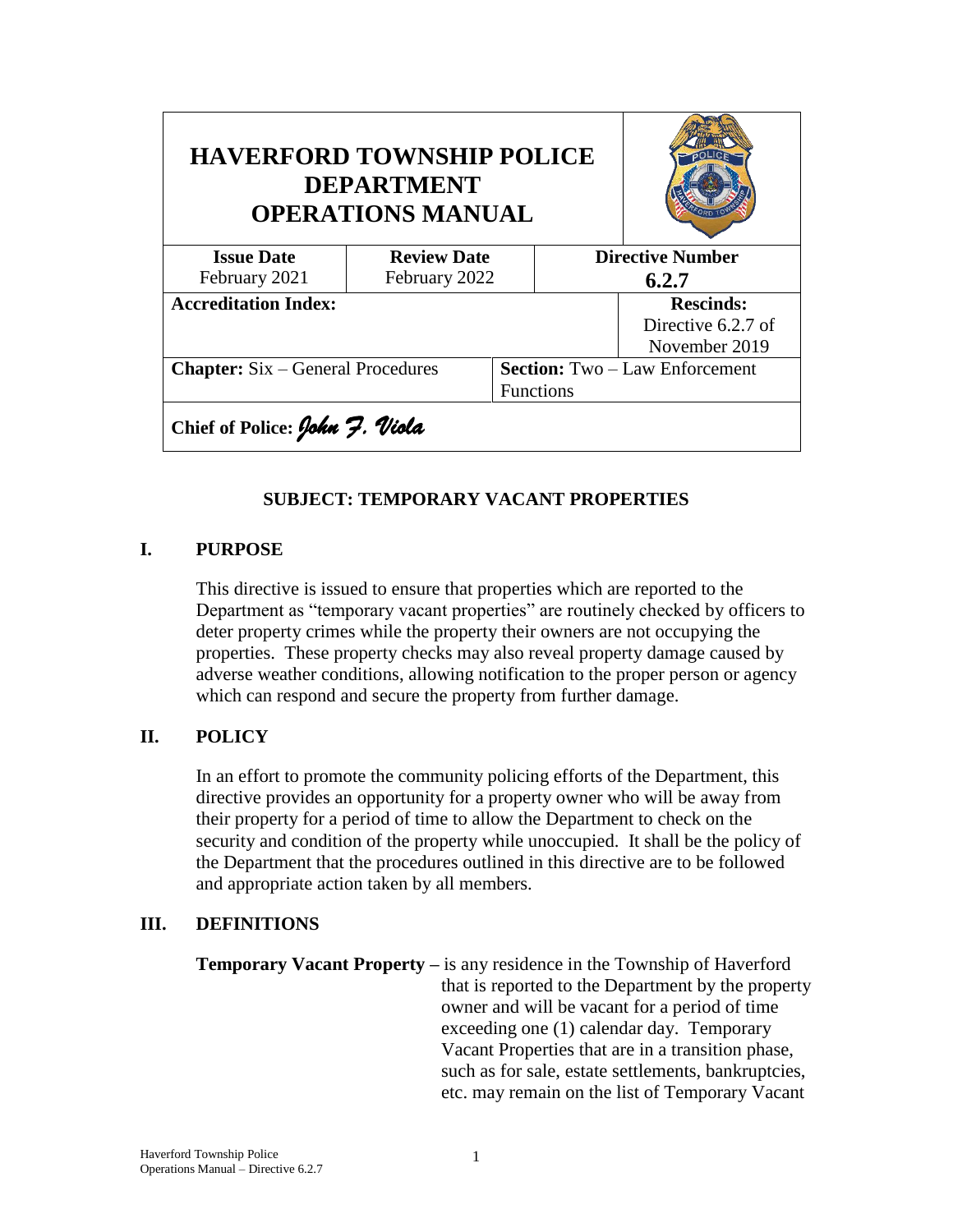Properties until a final disposition on the property is reached.

## **IV. RESPONSIBILITIES AND PROCEDURES**

- A. Information Assistant Responsibilities
	- 1. Shall maintain a "Temporary Vacant Property" Excel workbook in the Everyone Folder on the Police Department Intranet Network.
	- 2. Upon receipt of temporary vacant property information, an entry shall be made in the "Temporary Vacant Property" Excel workbook.
	- 3. Upon notification of the return of the property owner; the sale or settlement of the property to new owners; or the expiration of the vacant time period reported by the owner, the entry shall be canceled from the "Temporary Vacant Property" book by striking a line through the entry in the Excel workbook.
- B. Patrol Supervisors Responsibilities
	- 1. The "Temporary Vacant Property" Excel workbook is to be accessed at every roll call by the Supervisor.
	- 2. While generally a responsibility of the Informational Assistant if a supervisor receives temporary vacant property information, a supervisor can make the entry in the "Temporary Vacant Property" Excel workbook.
	- 3. Each new temporary vacant property entry shall be read at three consecutive roll calls.
	- 4. Shall ensure that officers make entries into their notebooks of these temporary vacant properties.
	- 5. Shall ensure that officers make periodic checks of the temporary properties in their assigned areas and that these checks are noted on the officer's daily patrol log (form 23-09)
- C. Officer Responsibilities
	- 1. Shall make notebook entries at each roll call of any new temporary vacant properties in their area of assignment.
		- *Note:* Officers whose assigned areas may change frequently shall be responsible for making notebook entries of all temporary vacant properties in the areas they usually are assigned.
	- 2. Shall make periodic checks of the temporary vacant properties in their assigned areas of patrol. These checks shall be conducted in